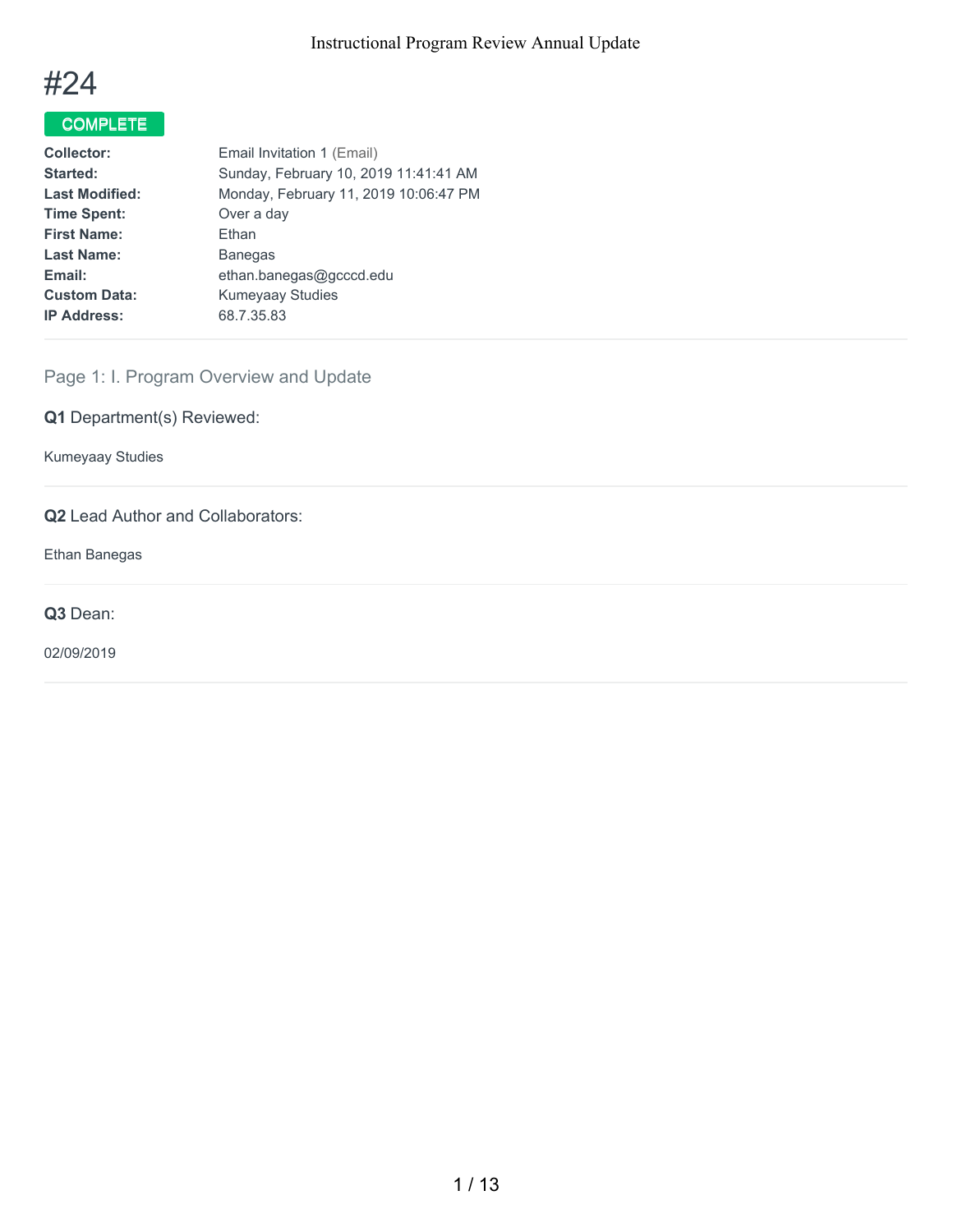**Q4** Program Update (Required): Please summarize the changes, additions, and achievements have occurred in your program since the last program review. To access last year's program review, visit the IPRPC Intranet Page, accessible here.

#### Program Update - Kumeyaay Studies

In the Kumeyaay Studies program we currently offer nine classes: Kumeyaay History (HIST 132 & 133), Kumeyaay Language (NAKY 120, 121, 220), Ethnobotany (BIO 133 & 135), English (ENG 120), and Humanities (HUM 116). All of these classes are taught from a Kumeyaay perspective, using Kumeyaay/Native instructors and Kumeyaay/Native curriculum. The Kumeyaay studies program has improved in several key areas since the last comprehensive program review. Those areas which have improved are enrollment, creation of new classes, hiring of new faculty, increase of graduates with Kumeyaay Studies certificates, and the acquisition/funding for two smart classrooms.

In recent years, enrollment has been our most difficult challenge and we struggled to keep a minimum of 15 students in each class. This problem was the result of factors such as, program awareness, self-promotion, and the remoteness of reservation Indians. More than 50% of our student population is Native American, so it is important we find ways to reach this demographic. Statistically, reservation Indians have the lowest higher education enrollment (17%) in the United States amongst all minorities. Whereas, Asians have a 60% higher education enrollment average. To address this challenge, we have begun to stream certain classes to reach Natives who live too far away to commute to KCC. The software we use for streaming is called "Zoom," which is similar to Skype but more stable for conference applications.

Last semester (Fall 2018) was our first successful "hybrid" class between Kumeyaay Community College and the San Pasqual reservation. This was not a typical online class, but a class, which used conference call technology. This allowed students to ask questions in real time and engage professors and students from across town. After last year's successful experience with a hybrid classroom, I submitted a proposal to Sycuan's tribal government to procure funding for a smart classroom with conference call capabilities. To my great surprise, Sycuan's tribal government responded with \$50,000 for two smart classrooms. San Pasqual already has completed their smart classroom and Sycuan's will be ready next week. This new development has been a resounding success and is finally addressing equity in education amongst the local Native population. With the creation of smart classrooms, we will be able to keep consistently higher enrollment numbers and reach students who would not have access to higher education otherwise. In the future, we will offer Math, English, History, Language (Kumeyaay), and many more classes in hybrid format using smart classrooms. In addition to smart classrooms, we have begun to create new classes and hire new faculty for our program. We recently added English 120 to our program and hired Ozzie Monge to teach this Spring semester. In addition, we are in the process of hiring two new faculty members for Humanities 116 and Math 160. By 2020, our goal is to offer Anthropology 150 that will have an emphasis on Native American monitoring, or NAM. This course will be designed to teach future Native American monitors about how to properly identify objects they find on the job site. We have already begun the coursework for Anthropology 150 and identify new faculty. Finally, every year we host a KCC graduation ceremony to recognize graduates with Kumeyaay study certificates and other local Native graduates. To promote the program, we invite all family and friends, and the tribal community. The KCC administration, instructors, and board members take his opportunity to grow the program and bring awareness to what KCC has to offer.

## Page 2: IIB. Student and Program Learning Outcomes

**Q5** Do you have an assessment plan on file with SLOAC? If you have not already done so, you can submit your program's assessment plan to SLO Coordinator, Tania Jabour, at tania.jabour@gcccd.edu. **Yes**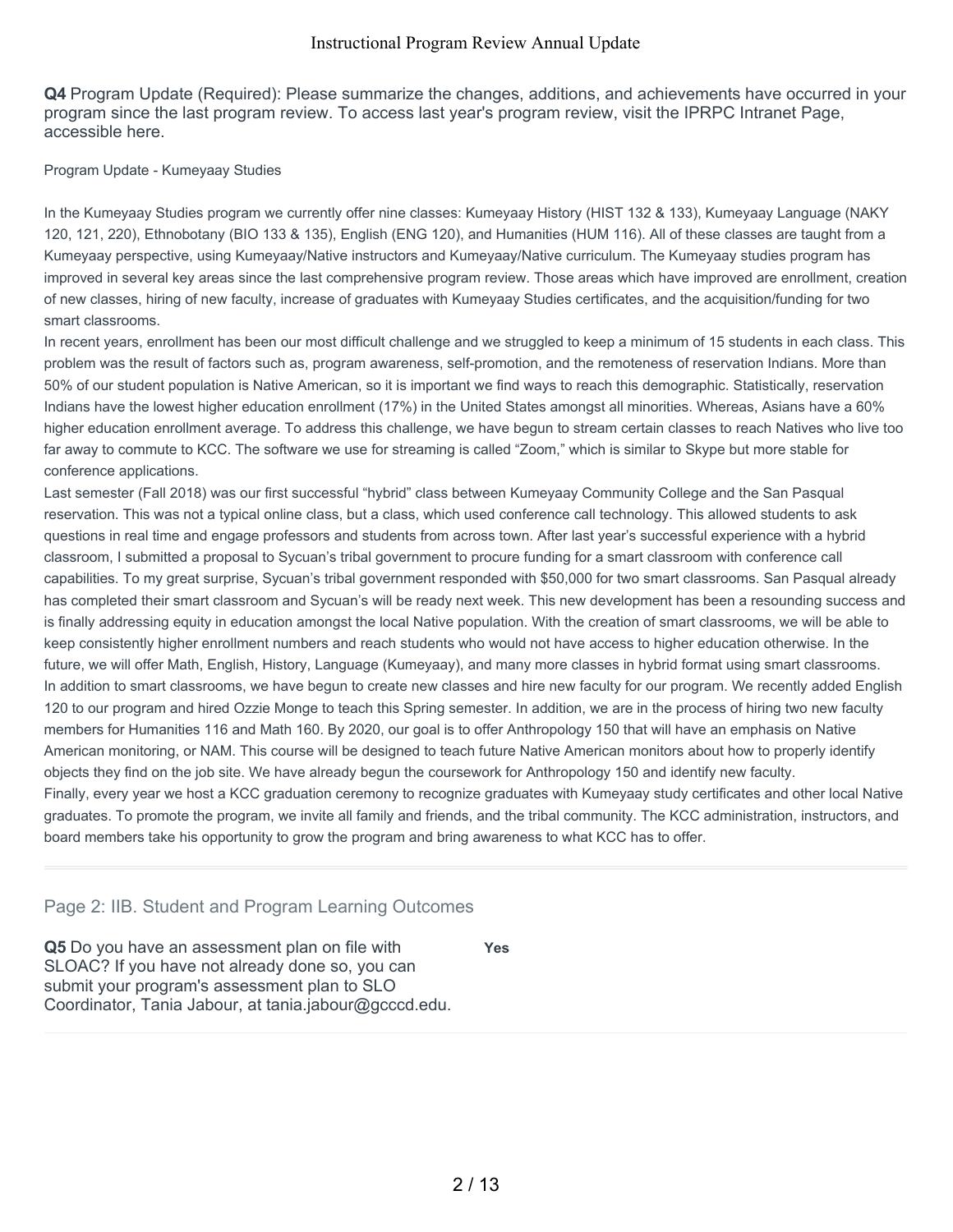**Q6** Please provide an analysis of your student learning outcomes (SLO) findings and what changes, if any, were made as a result.

In recent years, I personally assessed (3) SLOs with a success rate above 70%. Students were quizzed on the 14th Amendment, why Native Americans became citizens in 1924, and the impacts of not being citizens for 150 years.

At first, I was confused about the purpose and application of SLOs. The application of the SLO was not made clear to me when I began teaching and I did not understand why they were in the program. After meeting with Tania last November, however, I understood how to apply SLOs effectively and the reason for them.

In our meeting, we reviewed several SLOs from the Kumeyaay Studies program and noticed many were too generic and lacked specific goals related to the program. For instance, in HIST 132, Tania and I agreed that the fourth SLO needed revision. It read, "Identify, recognize, and interpret the development of the United States and California constitutions, federal, state, and local governments, and the rights and responsibilities of citizens in an historical context." We decided the fourth SLO should be discarded from the course outline during the next revision. In its place, students will analyze two different arguments, for and against, the Mission Period in San Diego. This would include those who support Father Serra and the Missionaries of San Diego, and those who oppose against the Missionaries. In conclusion, Tania and I came up with a plan to revise all the SLOs in the Kumeyaay Studies program in future semesters. I would also like to review SLOs 1-3 and incorporate the idea of tribal sovereignty into them.

| Q7 Review your PLOs. Are the listed PLOs an accurate<br>reflection of the program's current learning objectives? | <b>Yes</b> |
|------------------------------------------------------------------------------------------------------------------|------------|
| <b>Q8</b> Are the PLOs mapped onto the course SLOs?                                                              | <b>No</b>  |

**Q9** Discuss your assessment plan for the PLOs.

I am going to develop the PLOs in the near future. Our program will take a look at the SLO assessment plan and develop a PLO assessment plan in line with the program review cycle.

## Page 3: IIB. Student Achievement

## **Q10** How has the program's success rate changed over the past year?

Since we are a new program, we lack sufficient data for a proper analysis across all course offerings. In HIST 133, the success rate demonstrated a slight dip from 83% to 76% over the past year. In HUM 116, the success rate increased from 98% to 100%. Success rates for program courses are higher than the college-wide success rates, and have been consistent across course terms. .

**Q11** The College has set a 2024 goal of reaching a 77% course success rate (students passing with a grade of A, B, C, or P out of those enrolled at census) for the College as a whole. Consider how your will program help the College reach its long-term goal of increasing the course success rate to 77%. This is intended to provide a goal for improvement only; programs will not be penalized for not meeting the goal. What is your program's one-year goal for success rate across all courses in the program?

The Kumeyaay Studies program is an interdisciplinary program with high success rates that vary. BIO 133 is 70% and is similar or higher than the average college success rate. In the past three years, Kumeyaay language classes had a 90% or above average success rate. Our program will likely maintain success rates between 80% and 90% and help the College reach its long-term goal by 2024.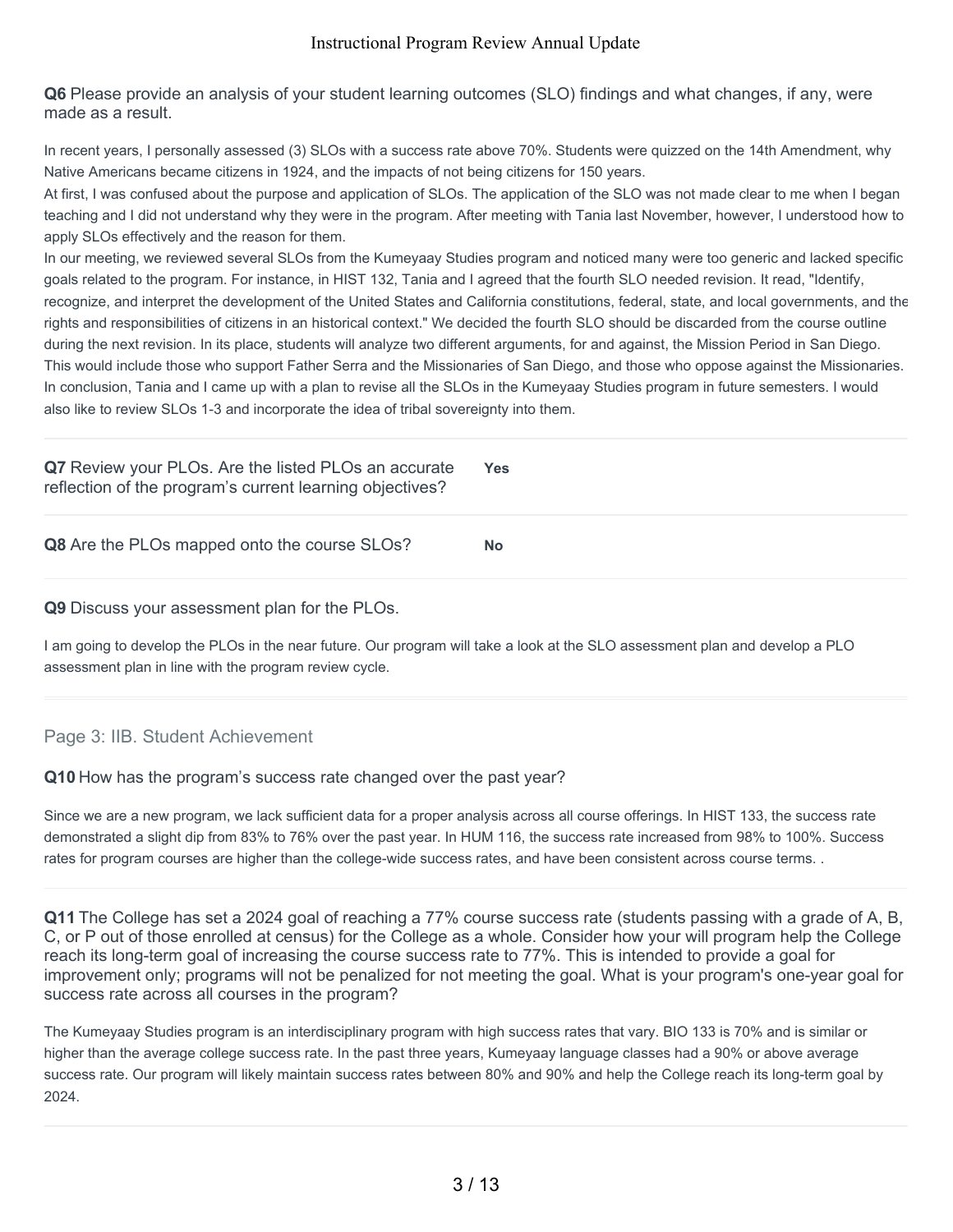**Q12** Which specific groups (by gender and ethnicity) have success rates lower than that of the program overall?

The program has a really high success rate across all groups and their are no gaps in gender and race. Groups that have historically seen adverse impacts in higher education have demonstrated higher levels of success and retention. This program has successfully addressed equity and may serve as a model for programs in the future.

**Q13** What program (or institutional) factors may be contributing to these lower rates of success for these groups of students?

Our program does not have lower success rates for any group of students.

**Q14** What specific steps will the program take to address these equity gaps in the 2019/20 academic year?

The program will continue on the same path, without noticeable gaps in equity.

**Q15** How do these activities align with the goals set forth in your last comprehensive program review?

The program will continue on the same path, without noticeable gaps in equity.

| Q16 OPTIONAL: If you would like to attach any charts or<br>additional documentation (aside from the program review<br>report prepared by the IESE Office), please upload it<br>using the button below. You can upload PDF, Word, and<br>image files. | <b>Respondent skipped this question</b> |
|------------------------------------------------------------------------------------------------------------------------------------------------------------------------------------------------------------------------------------------------------|-----------------------------------------|
| Page 4: Distance Education<br>Q17 Does your program offer any courses via distance<br>education (online)?                                                                                                                                            | <b>No</b>                               |
| Page 5: Distance Education Course Success<br>Q18 Are there differences in success rates for distance<br>education (online) versus in-person sections?                                                                                                | Respondent skipped this question        |
| Q19 If there are differences in success rates for distance<br>education (online) versus in person sections, what will<br>the program do to address these disparities?                                                                                | <b>Respondent skipped this question</b> |
| Page 6: IV. Previous Goals: Update (If Applicable)<br>Q20 Would you like to provide an update for your<br>previous program review goal(s)?                                                                                                           | <b>Yes</b>                              |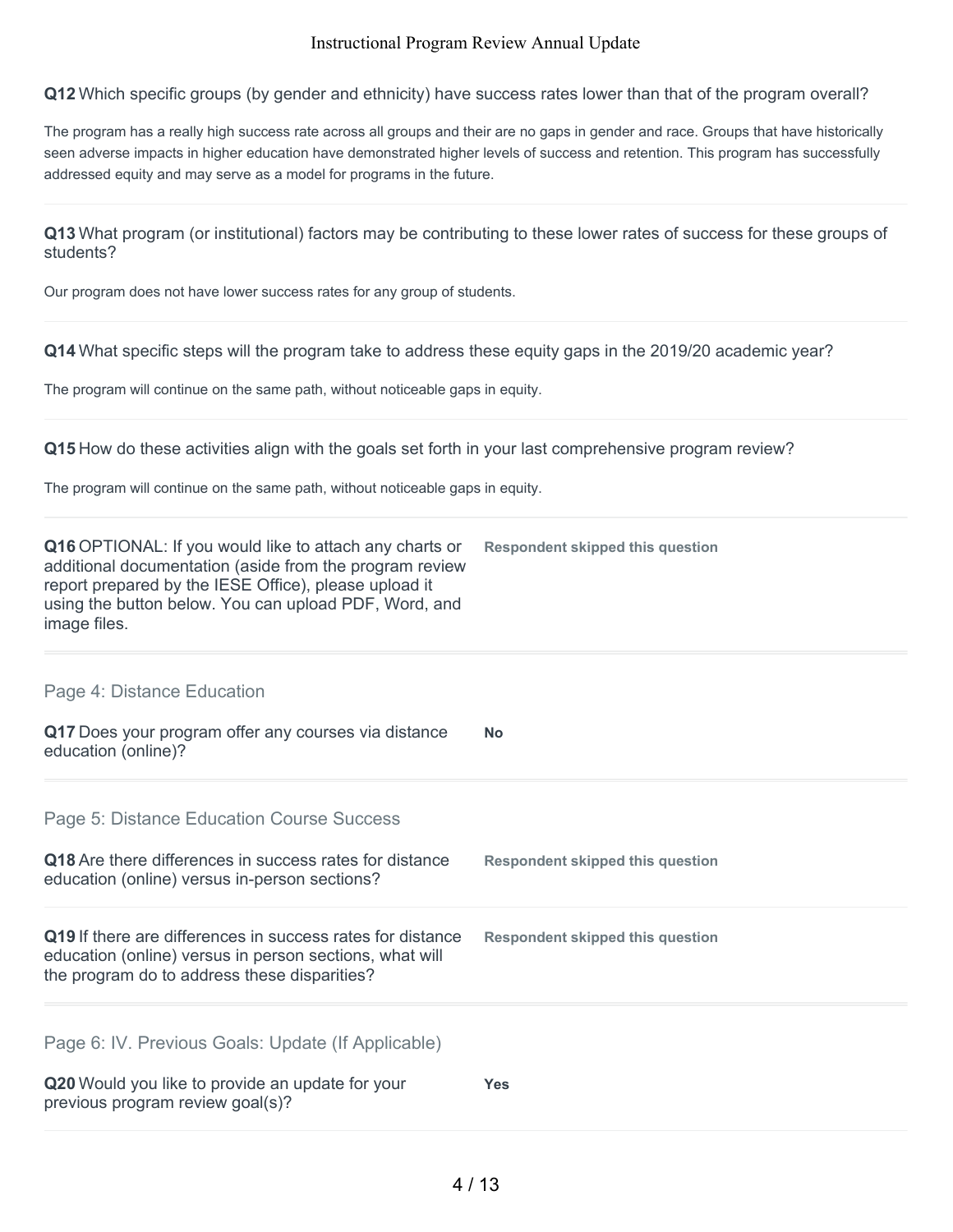Page 7: Previous Goal 1

**Q21** Previous Goal 1:

Increase/expand program offering to meet student demands

**Q22** Link to College Strategic Goal(s): **Guided Student** 

**Pathways**

**Q23** Goal Status **In Progress**

**Q24** How was the goal evaluated? If the goal is "in progress," how will it be evaluated?

The program will measure enrollment rates v. fill rates, and try to maintain at least 20 students per class.

**Q25** Please provide the rationale for this goal:

Because the program is still in its infancy, we are in the process of developing new courses and hiring new faculty.

**Q26** Please provide the goal action steps for the year (previously "Activities"):

We are going to add a full-time faculty position and increase part-time faculty. The program will add MATH 160 for students to fulfill there GE requirements - moving students closer an AA degree. We have also begun the process of creating ANTH 150 and hire faculty by 2020. ANTH 150 will teach Native American Monitors how to do their job correctly.

| Q27 Do you have another goal to update?                                                 | <b>Yes</b>                               |
|-----------------------------------------------------------------------------------------|------------------------------------------|
| Page 8: Previous Goal 2                                                                 |                                          |
| Q28 Previous Goal 2:                                                                    |                                          |
| Create Kumeyaay Studies pathway to 4-year institutions                                  |                                          |
| Q29 Link to College Strategic Goal(s):                                                  | <b>Guided Student</b><br><b>Pathways</b> |
| Q30 Goal Status                                                                         | In Progress                              |
| Q31 How was the goal evaluated? If the goal is "in progress," how will it be evaluated? |                                          |

Check the number of students that transfer to SDSU and CSUSM.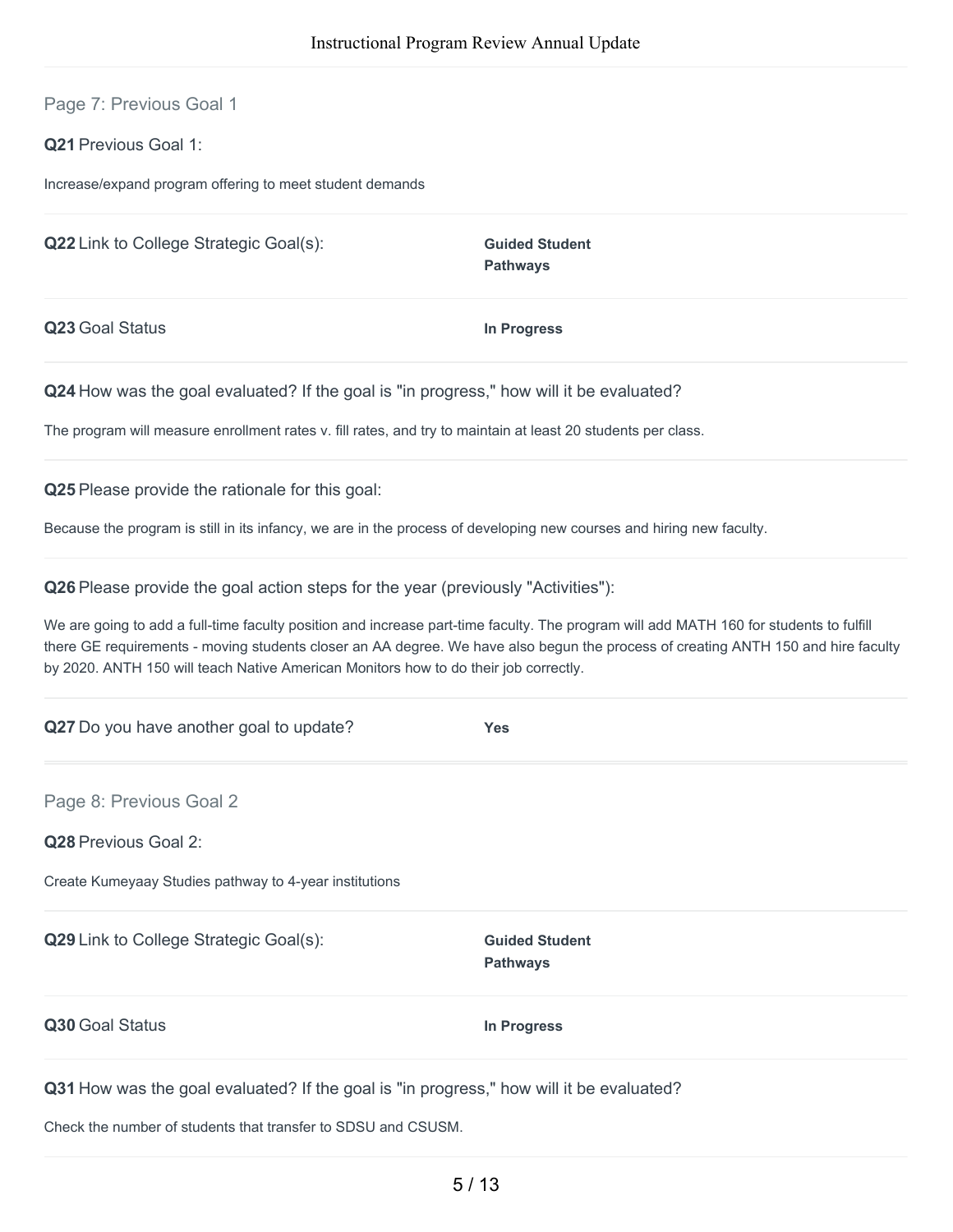**Q32** Please provide the rationale for this goal:

Regionally, we are a major feeder program for local Natives to enter SDSU's Native American studies bachelors program. Students have also attended CSUSM's Sovereignty Center to get their bachelors. As a program, we would like to see higher enrollment rates in 4-year institutions for local Natives.

**Q33** Please provide the goal action steps for the year (previously "Activities"):

We are in preliminary discussions with SDSU about how to expand the 4-year pathway. In January of this year, KCC's board of directors met with the president of SDSU to discuss how to achieve this goal.

| Q34 Do you have another goal to update?                                                    | <b>No</b>                               |
|--------------------------------------------------------------------------------------------|-----------------------------------------|
| Page 9: Previous Goal 3                                                                    |                                         |
| Q35 Previous Goal 3:                                                                       | <b>Respondent skipped this question</b> |
| Q36 Link to College Strategic Goal(s):                                                     | <b>Respondent skipped this question</b> |
| Q37 Goal Status                                                                            | <b>Respondent skipped this question</b> |
| Q38 How was the goal evaluated? If the goal is "in<br>progress," how will it be evaluated? | <b>Respondent skipped this question</b> |
| Q39 Please provide the rationale for this goal:                                            | <b>Respondent skipped this question</b> |
| Q40 Please provide the goal action steps for the year<br>(previously "Activities"):        | <b>Respondent skipped this question</b> |
| Q41 Do you have another goal to update?                                                    | <b>Respondent skipped this question</b> |
| Page 10: Previous Goal 4                                                                   |                                         |
| Q42 Previous Goal 4:                                                                       | <b>Respondent skipped this question</b> |
| <b>Q43</b> Link to College Strategic Goal(s):                                              | <b>Respondent skipped this question</b> |
| <b>Q44 Goal Status</b>                                                                     | <b>Respondent skipped this question</b> |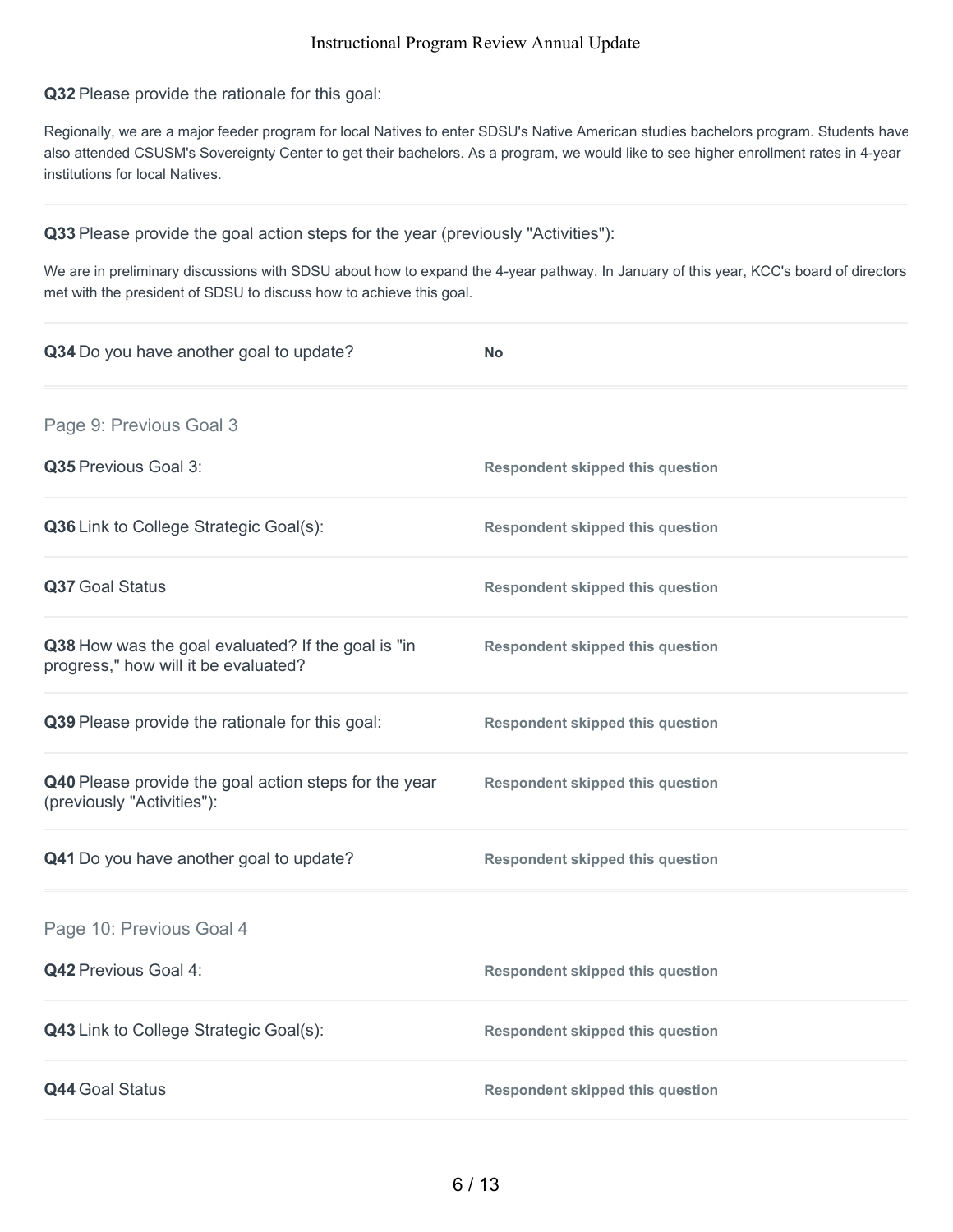| Q45 How was the goal evaluated? If the goal is "in<br>progress," how will it be evaluated? | <b>Respondent skipped this question</b> |
|--------------------------------------------------------------------------------------------|-----------------------------------------|
| Q46 Please provide the rationale for this goal:                                            | <b>Respondent skipped this question</b> |
| Q47 Please provide the goal action steps for the year<br>(previously "Activities"):        | <b>Respondent skipped this question</b> |
| Page 11: V. New Goals (If Applicable)                                                      |                                         |
| Q48 Would you like to propose any new goal(s)?                                             | <b>No</b>                               |
| Page 12: New Goal 1                                                                        |                                         |
| Q49 New Goal 1:                                                                            | <b>Respondent skipped this question</b> |
| <b>Q50</b> Link to College Strategic Goal(s):                                              | <b>Respondent skipped this question</b> |
| Q51 Please provide the rationale for this goal:                                            | <b>Respondent skipped this question</b> |
| Q52 Please provide the goal action steps for the year<br>(previously "Activities"):        | <b>Respondent skipped this question</b> |
| Q53 How will the goal be evaluated?                                                        | <b>Respondent skipped this question</b> |
| Q54 Do you have another new goal?                                                          | <b>Respondent skipped this question</b> |
| Page 13: New Goal 2                                                                        |                                         |
| Q55 New Goal 2:                                                                            | <b>Respondent skipped this question</b> |
| <b>Q56</b> Link to College Strategic Goal(s):                                              | <b>Respondent skipped this question</b> |
| Q57 Please provide the rationale for this goal:                                            | <b>Respondent skipped this question</b> |
| Q58 Please provide the goal action steps for the year<br>(previously "Activities"):        | <b>Respondent skipped this question</b> |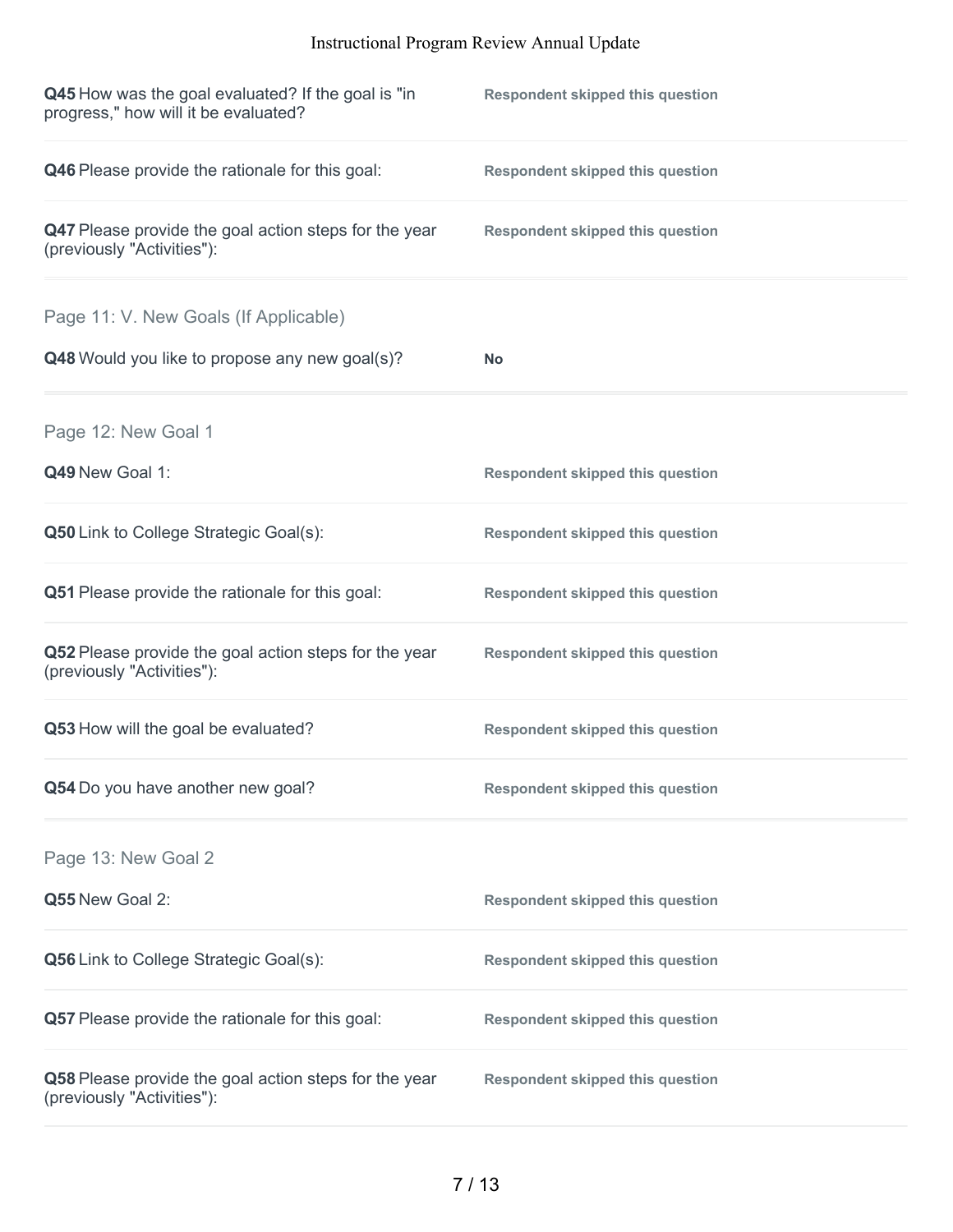| Q59 How will the goal be evaluated?                                                 | <b>Respondent skipped this question</b> |
|-------------------------------------------------------------------------------------|-----------------------------------------|
| Q60 Do you have another new goal?                                                   | <b>Respondent skipped this question</b> |
| Page 14: New Goal 3                                                                 |                                         |
| Q61 New Goal 3:                                                                     | <b>Respondent skipped this question</b> |
| Q62 Link to College Strategic Goal(s):                                              | <b>Respondent skipped this question</b> |
| Q63 Please provide the rationale for this goal:                                     | <b>Respondent skipped this question</b> |
| Q64 Please provide the goal action steps for the year<br>(previously "Activities"): | <b>Respondent skipped this question</b> |
| Q65 How will the goal be evaluated?                                                 | <b>Respondent skipped this question</b> |
| Q66 Do you have another new goal?                                                   | <b>Respondent skipped this question</b> |
| Page 15: New Goal 4                                                                 |                                         |
| Q67 New Goal 4:                                                                     | <b>Respondent skipped this question</b> |
| Q68 Link to College Strategic Goal(s):                                              | <b>Respondent skipped this question</b> |
| Q69 Please provide the rationale for this goal:                                     | <b>Respondent skipped this question</b> |
| Q70 Please provide the goal action steps for the year<br>(previously "Activities"): | <b>Respondent skipped this question</b> |
| Q71 How will the goal be evaluated?                                                 | <b>Respondent skipped this question</b> |
| Page 16: VI. Resources Needed to Fully Achieve Goal(s)                              |                                         |
| Q72 Is the program requesting resources this year to<br>achieve this goal?          | <b>No</b>                               |
|                                                                                     |                                         |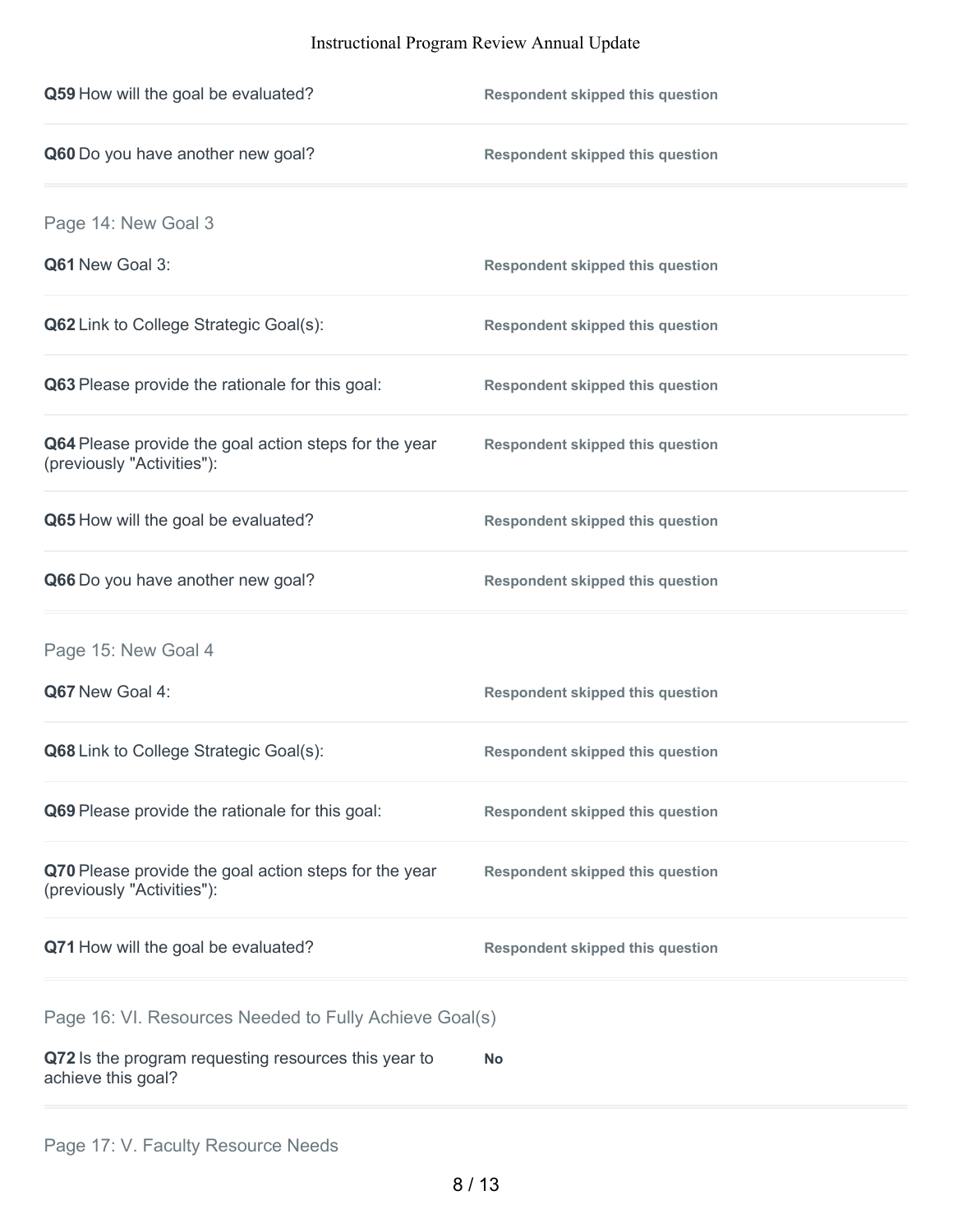| Q73 Are you requesting one or more faculty positions to | <b>Respondent skipped this question</b> |
|---------------------------------------------------------|-----------------------------------------|
| achieve this goal?                                      |                                         |

| Page 18: Faculty Position Request(s)                                                                                                                                                                                                                                                                                                                                                                                           |                                         |
|--------------------------------------------------------------------------------------------------------------------------------------------------------------------------------------------------------------------------------------------------------------------------------------------------------------------------------------------------------------------------------------------------------------------------------|-----------------------------------------|
| Q74 Please remember to complete the Faculty Position<br>Request Form (accessible here, under Staffing Request<br>Information) for this position that you are requesting and<br>upload it using the button below. The Faculty Position<br>Request Form (In Word) can be located here (under<br>Staffing Request Information). Brief Description of the<br><b>Position Requested:</b>                                            | <b>Respondent skipped this question</b> |
| Q75 Faculty Position Request 1 - Related Program<br>Goal(s):                                                                                                                                                                                                                                                                                                                                                                   | <b>Respondent skipped this question</b> |
| Q76 Faculty Position Request Upload 1: Please upload<br>the completed faculty request form for the above position<br>using the button below. You can access the Word<br>version of the Faculty Position Request Form<br>here (under Staffing Request Information).                                                                                                                                                             | <b>Respondent skipped this question</b> |
| Q77 Faculty Position Request 2 (if applicable): Please<br>remember to complete the Faculty Position Request<br>Form (accessible here, under Staffing Request<br>Information) for this position that you are requesting and<br>upload it using the button below. The Faculty Position<br>Request Form (In Word) can be located here (under<br>Staffing Request Information). Brief Description of<br><b>Position Requested:</b> | <b>Respondent skipped this question</b> |
| Q78 Faculty Position Request 2 - Related Program<br>Goal(s):                                                                                                                                                                                                                                                                                                                                                                   | <b>Respondent skipped this question</b> |
| Q79 Faculty Position Request Upload 2: Please upload<br>the completed faculty request form for the above position<br>using the button below. You can access the Word<br>version of the Faculty Position Request Form here.                                                                                                                                                                                                     | <b>Respondent skipped this question</b> |
| Page 19: VI. Classified Staff Resource Needs                                                                                                                                                                                                                                                                                                                                                                                   |                                         |
| Q80 Are you requesting one or more classified positions<br>to achieve this goal?                                                                                                                                                                                                                                                                                                                                               | <b>Respondent skipped this question</b> |
|                                                                                                                                                                                                                                                                                                                                                                                                                                |                                         |

Page 20: Classified Staff Position Request(s)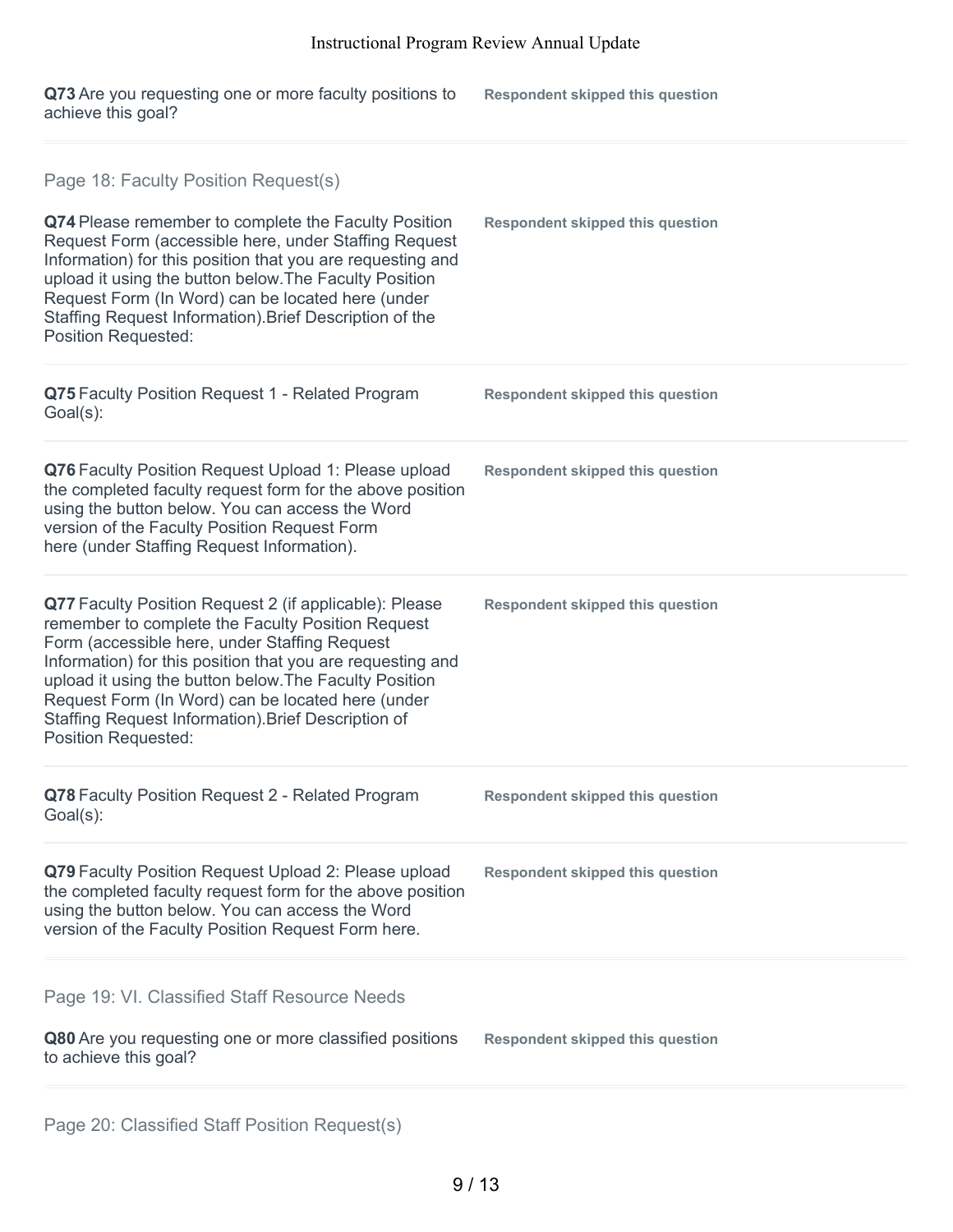| Q81 Classified Staff Position Request 1: Please<br>remember to complete the Classified Staff Position<br>Request Form (accessible here, under Staffing Request<br>Information) for this position you are<br>requesting. Brief Description of Position Requested:                   | <b>Respondent skipped this question</b> |
|------------------------------------------------------------------------------------------------------------------------------------------------------------------------------------------------------------------------------------------------------------------------------------|-----------------------------------------|
| Q82 Classified Staff Position 1 Related Program Goal(s):                                                                                                                                                                                                                           | <b>Respondent skipped this question</b> |
| Q83 Classified Staff Position 1 Request Upload: Please<br>upload a completed Classified Position Request Form<br>for this request using the button below. You can access<br>the Word version of the Classified Position Request<br>Form here.                                      | <b>Respondent skipped this question</b> |
| Q84 *** OPTIONAL*** Please use the button below to<br>upload the position classification description (obtained<br>from HR).                                                                                                                                                        | <b>Respondent skipped this question</b> |
| Q85 Classified Staff Position Request 2: Please<br>remember to complete the Classified Staff Position<br>Request Form (accessible here, under Staffing Request<br>Information) for each position you are requesting. Brief<br>Description of Position Requested:                   | <b>Respondent skipped this question</b> |
| Q86 Classified Staff Position 2 Related Program Goal(s):                                                                                                                                                                                                                           | <b>Respondent skipped this question</b> |
| Q87 Classified Staff Position Request 2 Upload: Please<br>upload a completed Classified Position Request Form<br>for this request using the button below. You can access<br>the Word version of the Classified Position Request<br>Form here (under Staffing Request Information). | <b>Respondent skipped this question</b> |
| Q88 *** OPTIONAL*** Please use the button below to<br>upload the position classification description (obtained<br>from HR).                                                                                                                                                        | <b>Respondent skipped this question</b> |
| Page 21: VII. Technology Resource Needs                                                                                                                                                                                                                                            |                                         |
| Q89 Are you requesting technology resources to achieve<br>this goal?                                                                                                                                                                                                               | <b>Respondent skipped this question</b> |
|                                                                                                                                                                                                                                                                                    |                                         |

Page 22: Technology Request(s)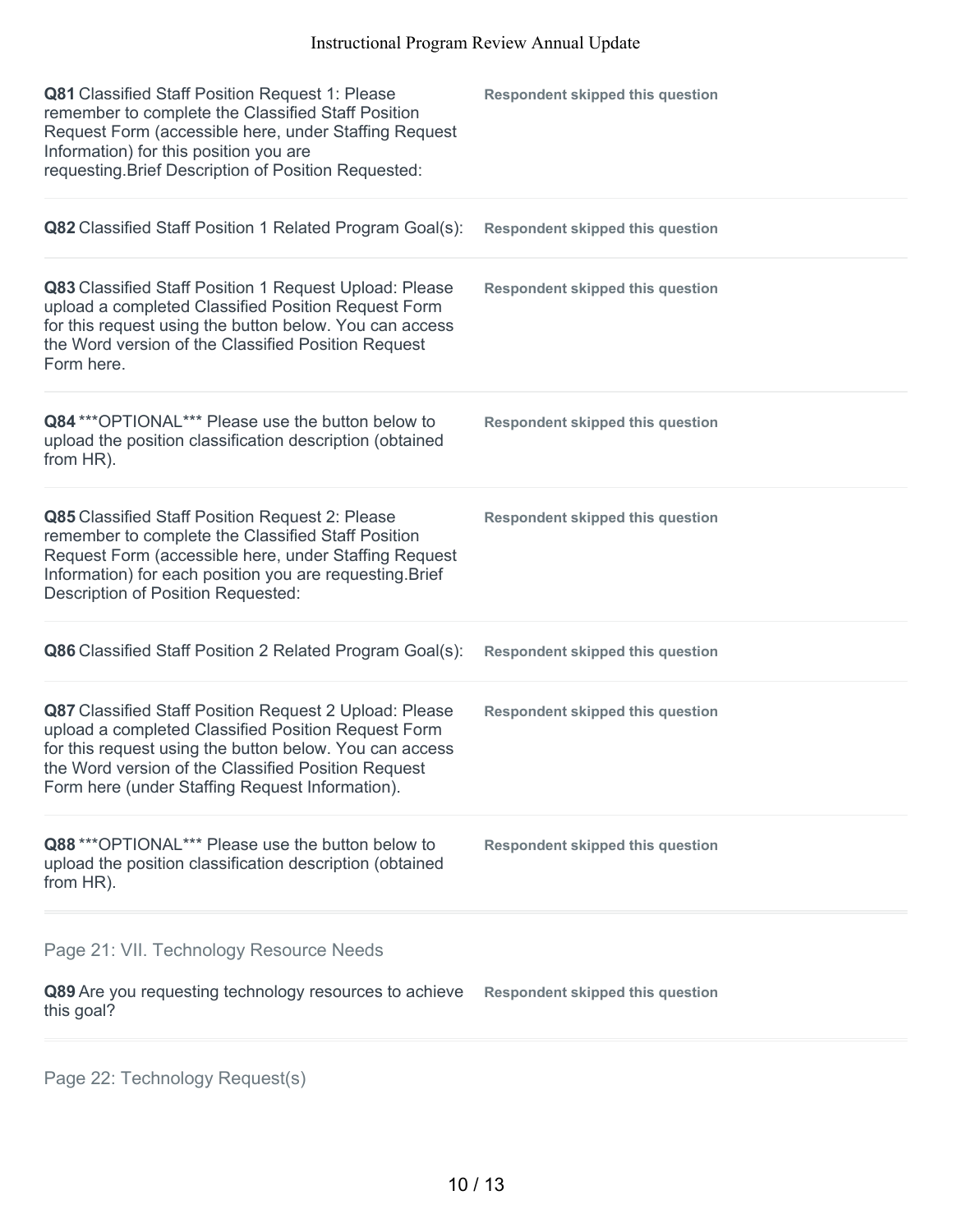| Q90 Technology Request 1: Please remember to<br>complete a Technology Request Form for each request<br>you are submitting. You can access the online<br>Technology Request Form here: Technology Request<br>Form | <b>Respondent skipped this question</b> |
|------------------------------------------------------------------------------------------------------------------------------------------------------------------------------------------------------------------|-----------------------------------------|
| Q91 Technology Request 2: Please remember to<br>complete a Technology Request Form for each request<br>you are submitting. You can access the online<br>Technology Request Form here: Technology Request<br>Form | <b>Respondent skipped this question</b> |
| Page 23: VIII. Perkins and Strong Workforce Resource Needs                                                                                                                                                       |                                         |
| Q92 Are you requesting Perkins and/or Strong<br>Workforce resources to achieve this goal?                                                                                                                        | <b>Respondent skipped this question</b> |
| Page 24: Perkins Request and Strong Workforce                                                                                                                                                                    |                                         |
| Q93 Perkins Request and Strong Workforce 1: Please<br>remember to complete the Perkins Request Form and<br>submit it via the annual Perkins/Strong Workforce<br>request process/cycle.                           | <b>Respondent skipped this question</b> |
| Q94 Perkins Request and Strong Workforce 2: Please<br>remember to complete the Perkins Request Form and<br>submit it via the annual Perkins/Strong Workforce<br>request process/cycle.                           | <b>Respondent skipped this question</b> |
| Page 25: IX. Supplies/Equipment Resource Needs                                                                                                                                                                   |                                         |
| Q95 Are you requesting supplies and/or equipment<br>resources to achieve this goal?                                                                                                                              | <b>Respondent skipped this question</b> |
| Page 26: Supplies/Equipment Request(s)                                                                                                                                                                           |                                         |
| Q96 Supplies/Equipment Request 1: In the boxes below<br>please provide information on your request.<br>Supplies/Equipment requests will be considered on a<br>one-time funding basis.                            | <b>Respondent skipped this question</b> |
| Q97 Supplies/Equipment Documentation 1: Please<br>upload any supplies/equipment quotes or additional<br>documentation for this request.                                                                          | <b>Respondent skipped this question</b> |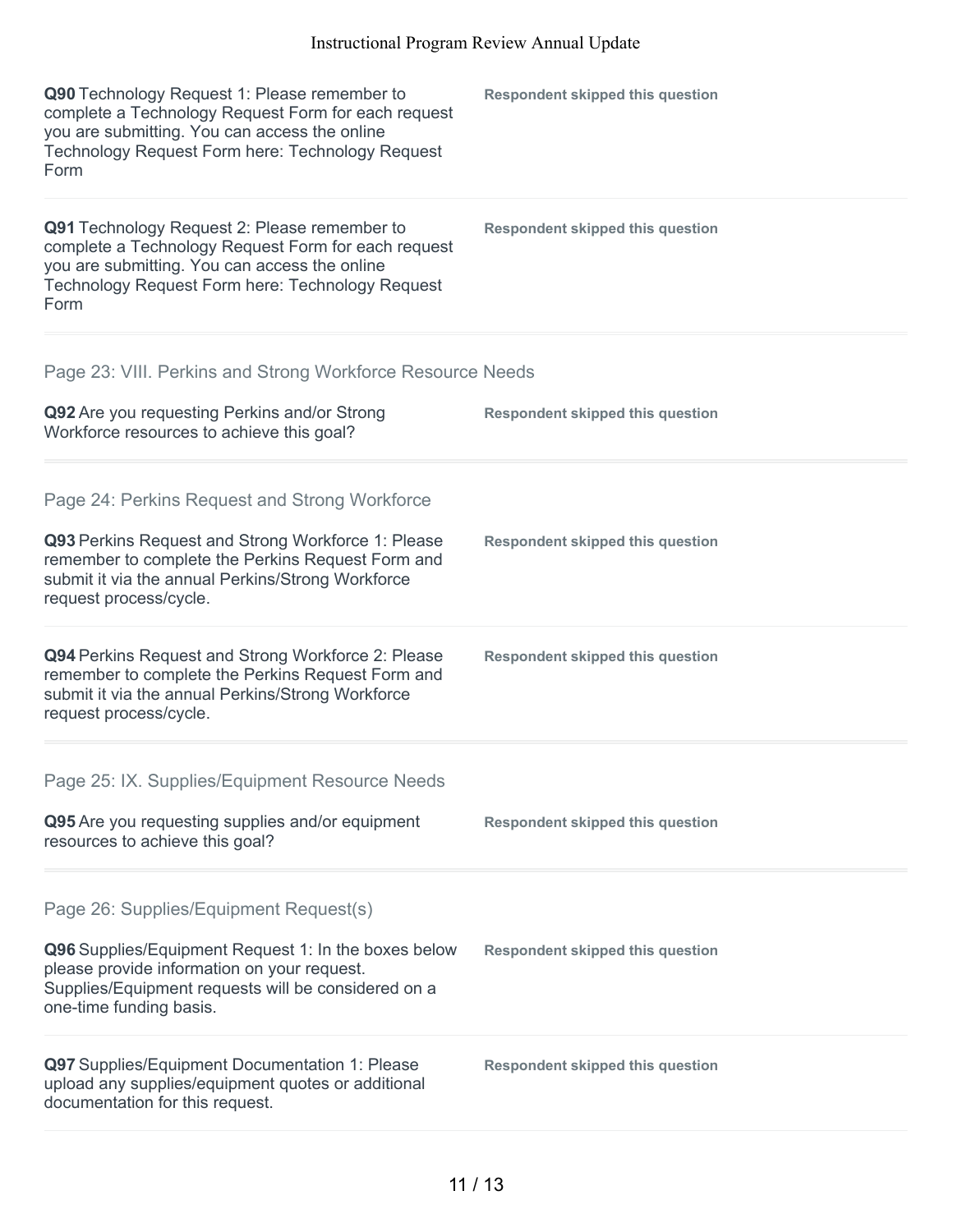| Q98 Supplies/Equipment Request 2: In the boxes below<br>please provide information on your request.<br>Supplies/Equipment requests will be considered on a<br>one-time funding basis.  | <b>Respondent skipped this question</b> |
|----------------------------------------------------------------------------------------------------------------------------------------------------------------------------------------|-----------------------------------------|
| Q99 Supplies/Equipment Documentation 2 : Please<br>upload any supplies/equipment quotes or additional<br>documentation for this request.                                               | <b>Respondent skipped this question</b> |
| Page 27: X. Facilities Resource Needs                                                                                                                                                  |                                         |
| Q100 Are you requesting facilities resources to achieve<br>this goal?                                                                                                                  | <b>Respondent skipped this question</b> |
| Page 28: Facilities Request                                                                                                                                                            |                                         |
| Q101 Facilities Request 1: Please provide the<br>information below and remember to complete a Facilities<br>Request Form accessible here: Facilities Request Form                      | <b>Respondent skipped this question</b> |
| Q102 Facilities Request 2: Please provide the<br>information below and remember to complete a Facilities<br>Request Form, accessible here: Facilities Request Form                     | <b>Respondent skipped this question</b> |
| Page 29: XI. Professional Development Resource Needs                                                                                                                                   |                                         |
| Q103 Are you requesting professional development<br>resources to achieve this goal?                                                                                                    | <b>Respondent skipped this question</b> |
| Page 30: Professional Development Request                                                                                                                                              |                                         |
| Q104 Professional Development Request 1: Please<br>provide the information identified below and follow the<br>process for requesting professional development funds,<br>outlined here. | <b>Respondent skipped this question</b> |
| Q105 Professional Development Request 2: Please<br>provide the information identified below and follow the<br>process for requesting professional development funds,<br>outlined here. | <b>Respondent skipped this question</b> |